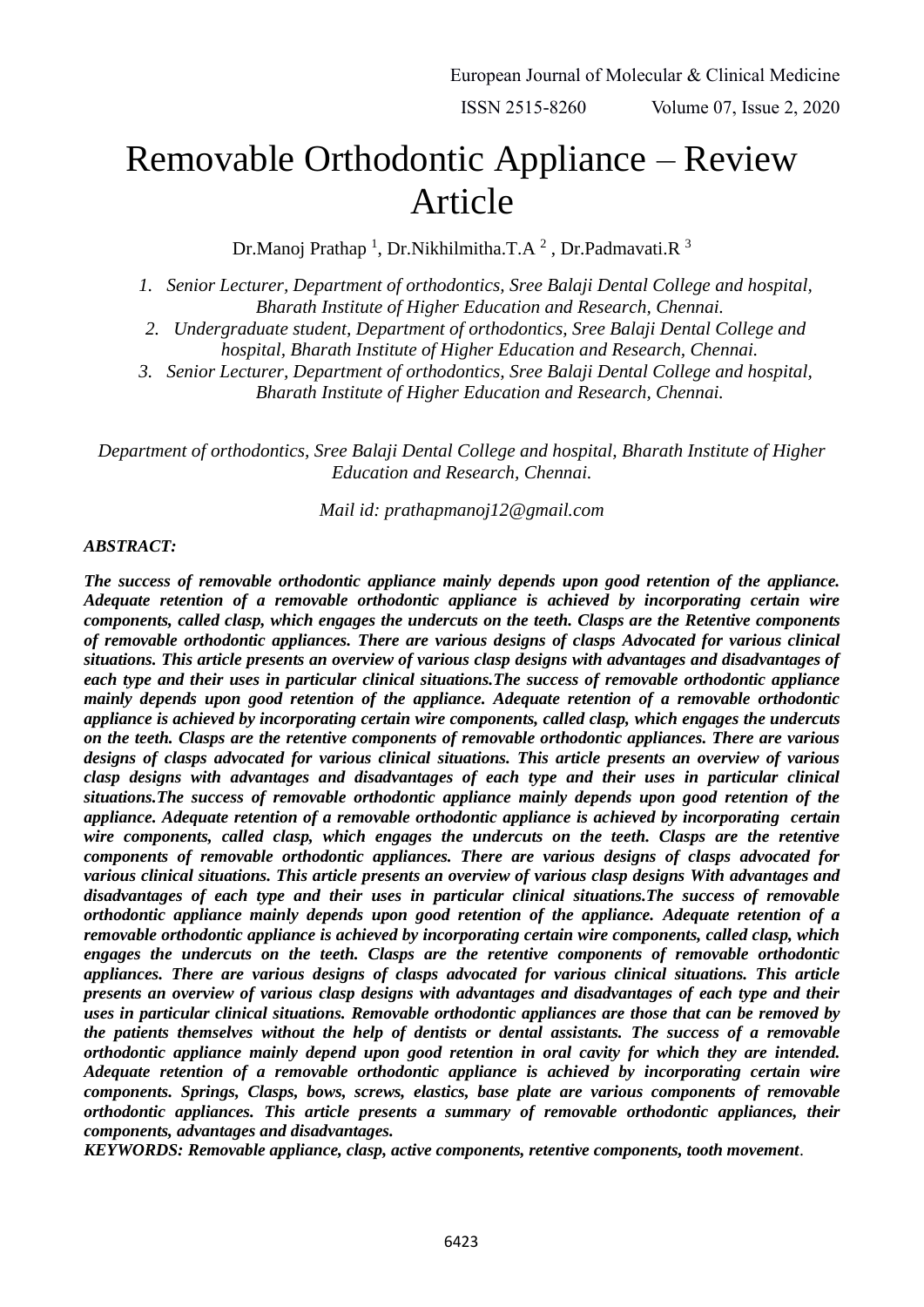## **INTRODUCTION:**

Orthodontic appliances can be defined as devices, which create and/or transmit forces to individual teeth/a group of teeth and/or maxillo-facial skeletal units so as to bring about changes within the bone with or/without tooth movement which will help to achieve the treatment goals of functional efficiency, structural balance and aesthetic harmony.<sup>[1]</sup>

Orthodontic appliance is an apparatus to maneuver the forces which may be intrinsic (mechanical force) or extrinsic (functional force). $[1,2]$ 

## **TYPES OF ORTHODONTIC APPLIANCE:**

- $\triangleright$  Removable
- $\triangleright$  Fixed
- $\triangleright$  Removable –fixed (Semi fixed).<sup>[2]</sup>

## **REMOVABLE ORTHODONTIC APPLIANCE:**

As the name suggests, these appliances can be removed from the mouth by the patient. The patient can insert and remove these appliances without the intervention of a clinician. They may be active or passive, depending upon their capability to exert/ generate forces.<sup>[4]</sup>

## **IDEAL REQUIREMENTS FOR AN ORTHODONTIC APPLIANCE**:

- It should be easy to remove and insert.
- It should be easy to clean.
- It should be easily repairable.
- It shouldn't be heavy or bulky.
- It shouldn't cause any damage to the teeth or other tissue.
- It should be comfortable to use and be aesthetically acceptable.
- It should exert desired force in desired amount and direction.
- Design of the appliance should be simple
- It shouldn't interfere with normal function and growth.
- $\bullet$  It should have adequate retention.<sup>[3]</sup>

## **ADVANTAGES**:

- The patient can continue with routine oral hygiene procedures without any hindrance.
- The oral cavity as well as the appliance can be kept clean.
- All restorative procedures can also be done during such an orthodontic appliance therapy.
- Most sorts of tipping movement can be carried out successfully.
- These appliances are less conspicuous than fixed appliances and hence, generally more acceptable to the patients.
- Since these are relatively simple appliances they can be delivered and monitored by the general dentist.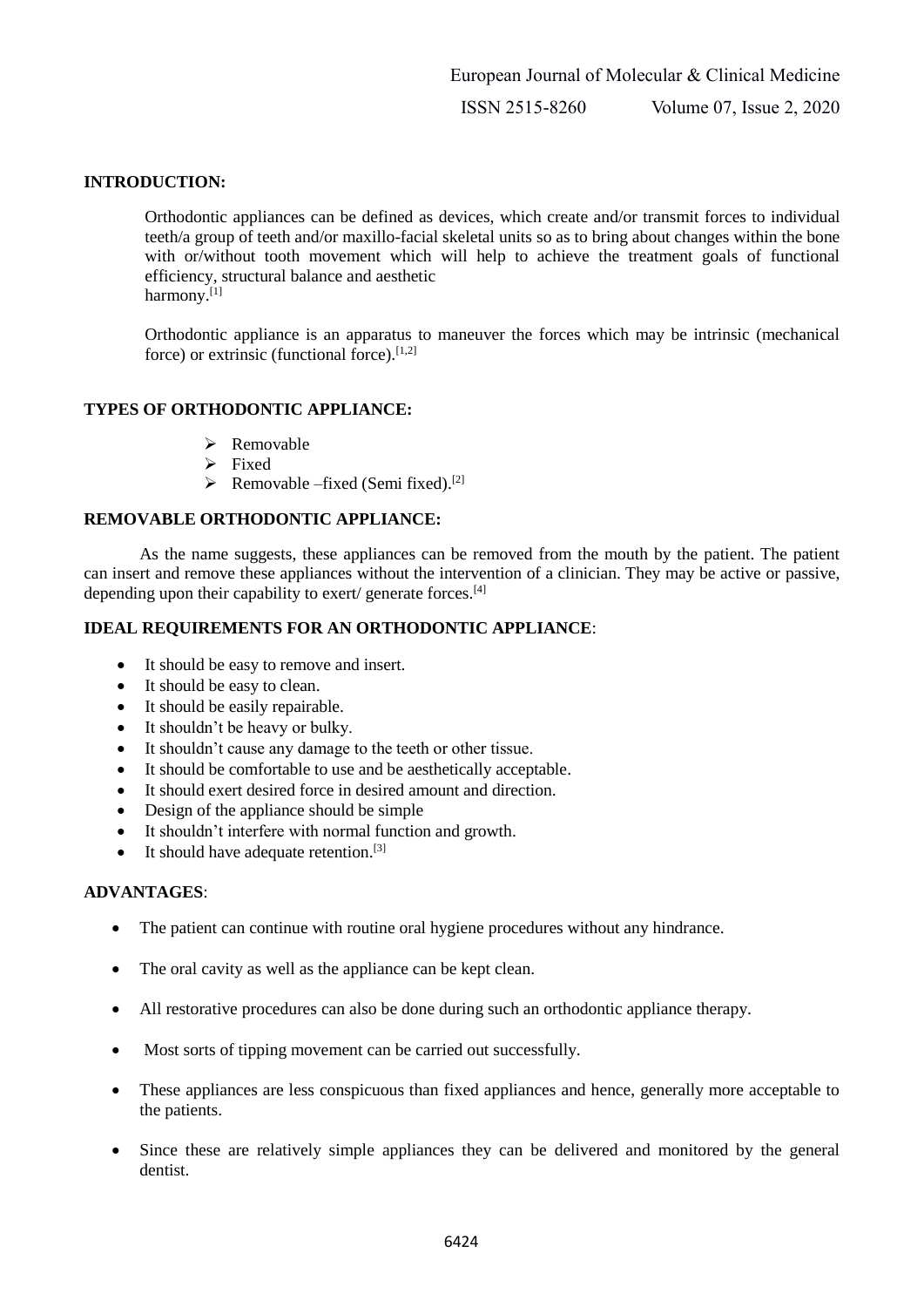- Appliance fabrication is done in specialized labs and hence the chair side time for appliance delivery is considerably less as compared to the fixed appliances.
- Since only a few movements are carried out simultaneously with these appliances the time required by the clinician to activate an appliance is less. This allows the clinicians to see more patients in a lesser time.
- These appliances require a limited inventory to be maintained as compared to more complex fixed appliances.
- $\bullet$  These appliances are relatively cheap as compared to the fixed appliances.<sup>[3]</sup>

# **DISADVANTAGE:**

- Patient cooperation is that the keyword in removable appliance therapy. The duration for which the appliance is worn is the duration for which the appliance is able to act. Hence, the treatment can become prolonged depending on patient compliance.
- These appliances are capable of only certain types of movements; they do not give three-dimensional control over the teeth to be moved. This limits their utility.
- Multiple movements are difficult, if not impossible to carry out. Since all corrections cannot be carried out simultaneously the treatment time may be increased considerably.
- The patient has to have a certain amount of skill to be able to remove and replace the appliance for successful treatment to be possible.
- The chance of appliance loss and/or breakage is more.<sup>[3]</sup>

# **INDICATIONS:**

- Growth modifications during mixed dentition.
- Limited tipping, rotation required.
- Arch expansion.
- Retention after fixed treatment.<sup>[2]</sup>

# **COMPONENTS:**

The removable orthodontic appliances are made up of three components:

- 1. Force or active components comprises of springs, screws or elastics.
- 2. Fixation or retentive components usually include clasps.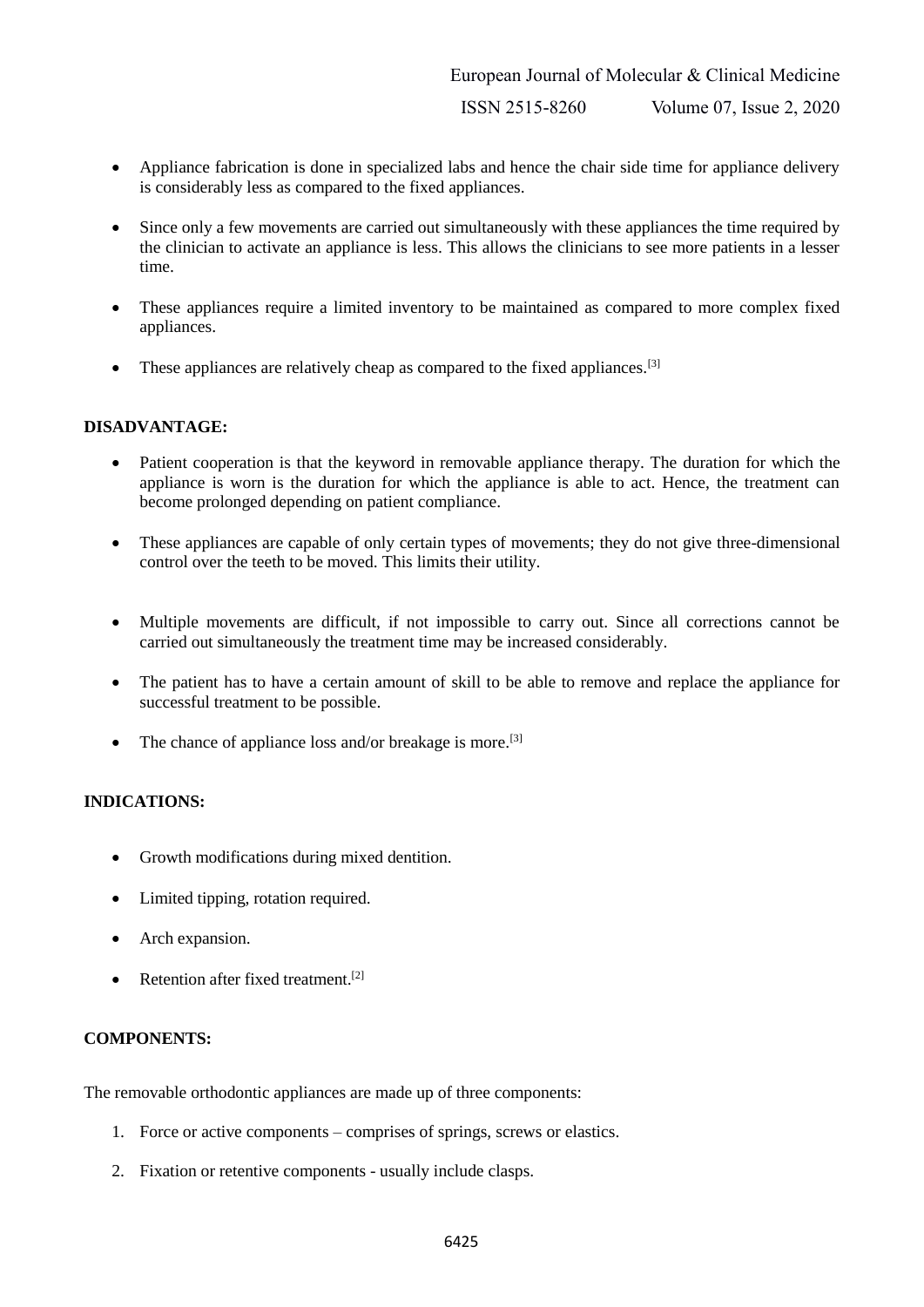- 3. Base plate or framework can be made of cold cure or heat cure acrylic.<sup>[5]</sup>
- 4. ACTIVE COMPONENTS:
- These constitute the components of the removable appliance, which apply forces to the teeth to bring about the desired tooth movement.
- The active components include:
	- a. Springs
	- b. Bows
	- c. Screws.
	- d. Elastics.<sup>[6]</sup>

#### RETENTIVE COMPONENT:

- Retentive component: Clasp.
- This part of removable orthodontic appliance holds the appliance in position and is referred to as clasp. It can also known to as the anchor unit of the removable orthodontic appliance.

#### **BASEPLATE:**

- The material most frequently used for base plate is cold cure or heat cure acrylic. It forms a major part of the removable appliance.
- Base plate acts as support for pressure sources and distributes the reaction of these forces to the anchorage areas.[6]

#### **SPRINGS:**

- Spring is an active component of removable orthodontic appliances which Brings about the desired tooth movement.
- The different types of springs which could be used to bring about the Orthodontic tooth movement are:
	- $\triangleright$  Finger spring.
	- $\triangleright$  Single Cantilever spring.
	- $\triangleright$  Double Cantilever or "Z" spring.
	- $\triangleright$  "T" spring.
	- $\triangleright$  Self supporting buccal spring.
	- $\triangleright$  Mattress spring.
	- $\triangleright$  Coffin spring.
	- $\triangleright$  Canine retractor.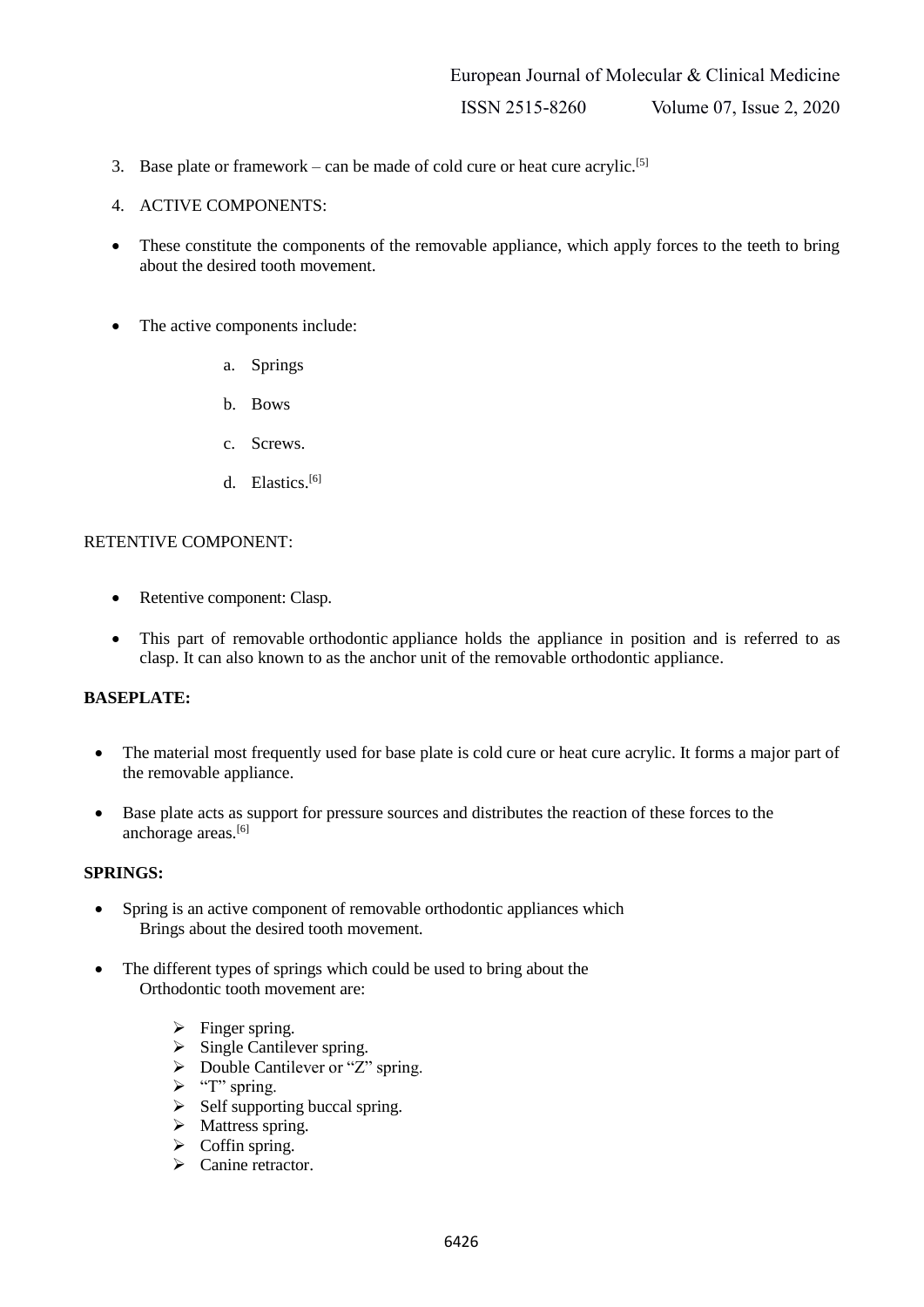ISSN 2515-8260 Volume 07, Issue 2, 2020

## **TYPES OF CANINE RETRACTOR:**

- $\triangleright$  Based on the location: Buccal canine retractor. Palatal canine retractor.
- $\triangleright$  Based on the presence of helix or loop: Helical canine retractor Looped canine retractor.
- $\triangleright$  Based on the action: Push type Pull type.
- Springs provide extra length of wire to increase range of action and resiliency.<sup>[7]</sup>

## **BOWS:**

- Short labial bow.
- Long labial bow. Modification: Labial bow soldered to Adams' clasp.
- Split labial how.
- Reverse labial bow.
- Robert's retractor.
- Mills retractor.
- High labial bow.
- Fitted labial bow.

LABIAL BOW:

- $\triangleright$  These are components that are used for both overjet reduction and for providing anterior fixation.
- $\triangleright$  The primary function of the bow is to retrude the anterior teeth.
- $\triangleright$  It also can be used for retentive purposes.
- > COMPONENTS:
	- 1. Incisor segment.
	- 2. Vertical loops.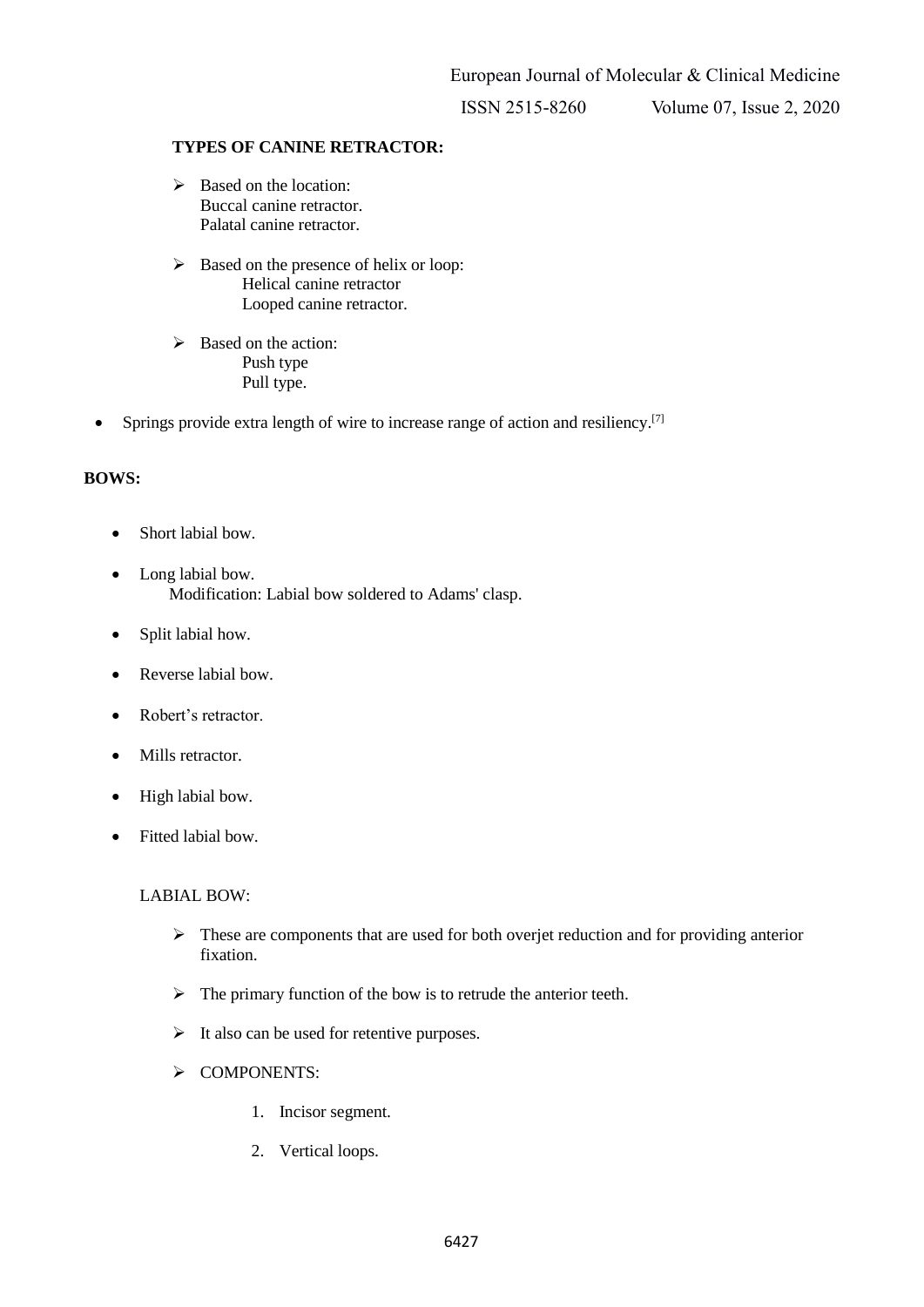European Journal of Molecular & Clinical Medicine

ISSN 2515-8260 Volume 07, Issue 2, 2020

- 3. The occlusal or cross over section.
- 4. The retentive ends.

#### **SCREWS:**

- Screws are active components that are used to provide intermittent forces in removable appliances. Screws can be used to bring about various kinds of tooth movement.
- Based on the location of the screw and the acrylic split, three types of tooth movements can be brought about by screw appliances:
	- 1. Arch expansion screw placed in the centre of the arch.
	- 2. Labial/buccal movement of one or a group of teeth.
	- 3. Mesial/distal movement of one or more teeth.<sup>[11]</sup>

# **ELASTICS:**

- Elastics are routinely used in conjunction with fixed appliances but can provide the force component in removable appliances in suitable circumstances. Elastics can be used along with removable appliances for retraction of anterior teeth.
- Advantage:
	- Better esthetics, as they are less visible.
- Drawbacks:
	- 1. Flattening of the arch form due to lack of control
	- 2. Gingival stripping due to slippage of the elastics.<sup>[11]</sup>

#### **CLASPS:**

- Clasp can be defined as a component of removable orthodontic appliances That retains and stabilizes an orthodontic appliance in the oral cavity by Contacting the surface of the teeth or by engaging the interproximal Embrasures.
- Following are the types of clasps used on Orthodontics.
	- 1. Adam's clasp and its modifications such as:
	- A) Adam's clasp with single arrow head.
	- B) Adam's clasp with additional arrow head.
	- C) Adam's claps with distal extension.
	- D) Adam'sclasp with helix.
	- E) Adam's clasp with J-hook.
	- F) Adam's clasp with soldered buccal tube.
	- G) Adam's clasp on incisors and premolars.
		- Devised by Professor **C Philip Adams** in 1948, the Adams' clasp is one of the most effective clasps. It makes use of the mesial and distal proximal undercuts of the first permanent molars. It is also referred as **modified arrowhead, universal and Liverpool clasp**. It is made from 0.7mm round SS wire.The Adams' clasp can be used on premolars,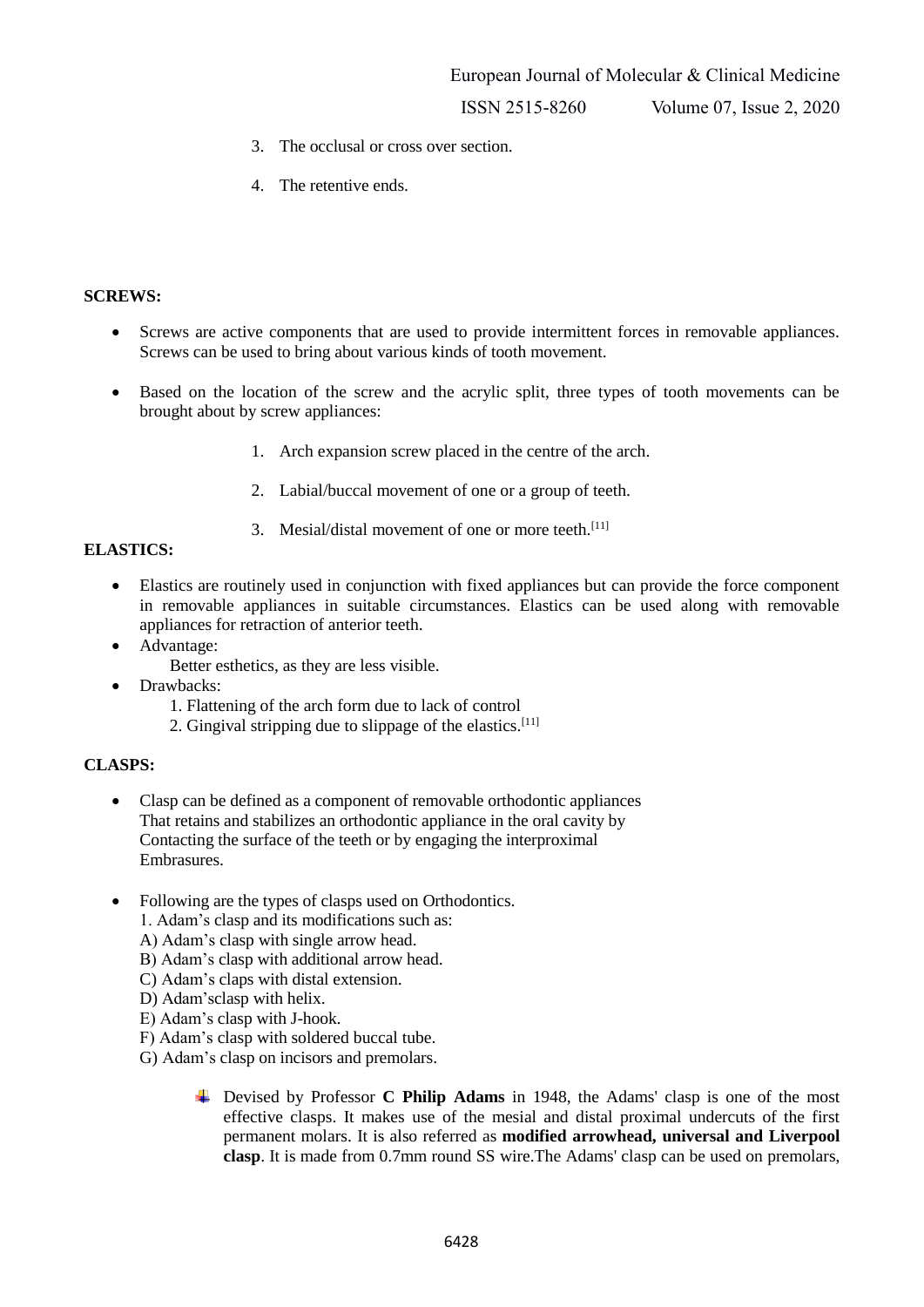ISSN 2515-8260 Volume 07, Issue 2, 2020

permanent molars and even deciduous molars in which case 0.6 mm diameter wire is used.

- $\overline{\text{I}}$  The Adams' clasp is made of the following constituents:
	- a. Two arrowheads
	- b. Connecting bridge
	- c. Two retentive arms with tags.[8]

#### **2. 'C' Clasp or Three-Quarter Clasps:**

- $\pm$  This clasp is also known as the three quarter clasp. It is one of the simplest clasps in design and fabrication.
- It is made from 0.7 mm diameter SSwire. The C-clasp engages the buccal cervical undercut.
- $\ddot{\text{I}}$  It extends in the form of a "C" from one proximal undercut along the cervical margin to the other proximal side and is then brought occlusallyover the embrasure to end as the retentive arm.
- It starts from the mesial side and ends on the distal side. However, it cannot be used in teeth that are partially erupted, as the cervical undercut cannot be seen.[8]

#### **3. Full Clasp or Jackson's Clasp:**

- This "U"-shaped clasp was introduced by Jackson in 1906. It is also made from 0.7 mm SS wire. This clasp is adapted along the buccal cervical margin and extends along the mesial and distal undercuts, over the occlusal embrasure to end in two retentive arms on either side of the teeth.
- $\pm$  It can't be used on partially erupted teeth. In fully erupted teeth, it provides adequate retention.

#### **4. Triangular Clasp:**

 $\ddot{\text{+}}$  These are small triangular-shaped clasps, which are used to provide additional retention. When used alone, they can't provide adequate retention and are therefore used as accessory clasps.

#### **5. Ball end clasp:**

- $\ddot{\phantom{1}}$  This clasp is made up of a stainless steel wire (0.7 mm diameter) with a sphere or balllike structure on one end. This ball makes use of the mesial and distal undercuts between 2 adjacent posterior teeth.
- $\ddot{\text{I}}$  The ball end clasp can be fabricated with silver solder and is also available in a preformed state. These also provide additional retention.

#### **6. Southend clasp:**

 $\ddot{\phantom{1}}$  This clasp is used for retention in the anterior region. The clasp is constructed along the gingival margin of both the maxillary central incisors and the distal ends end as retentive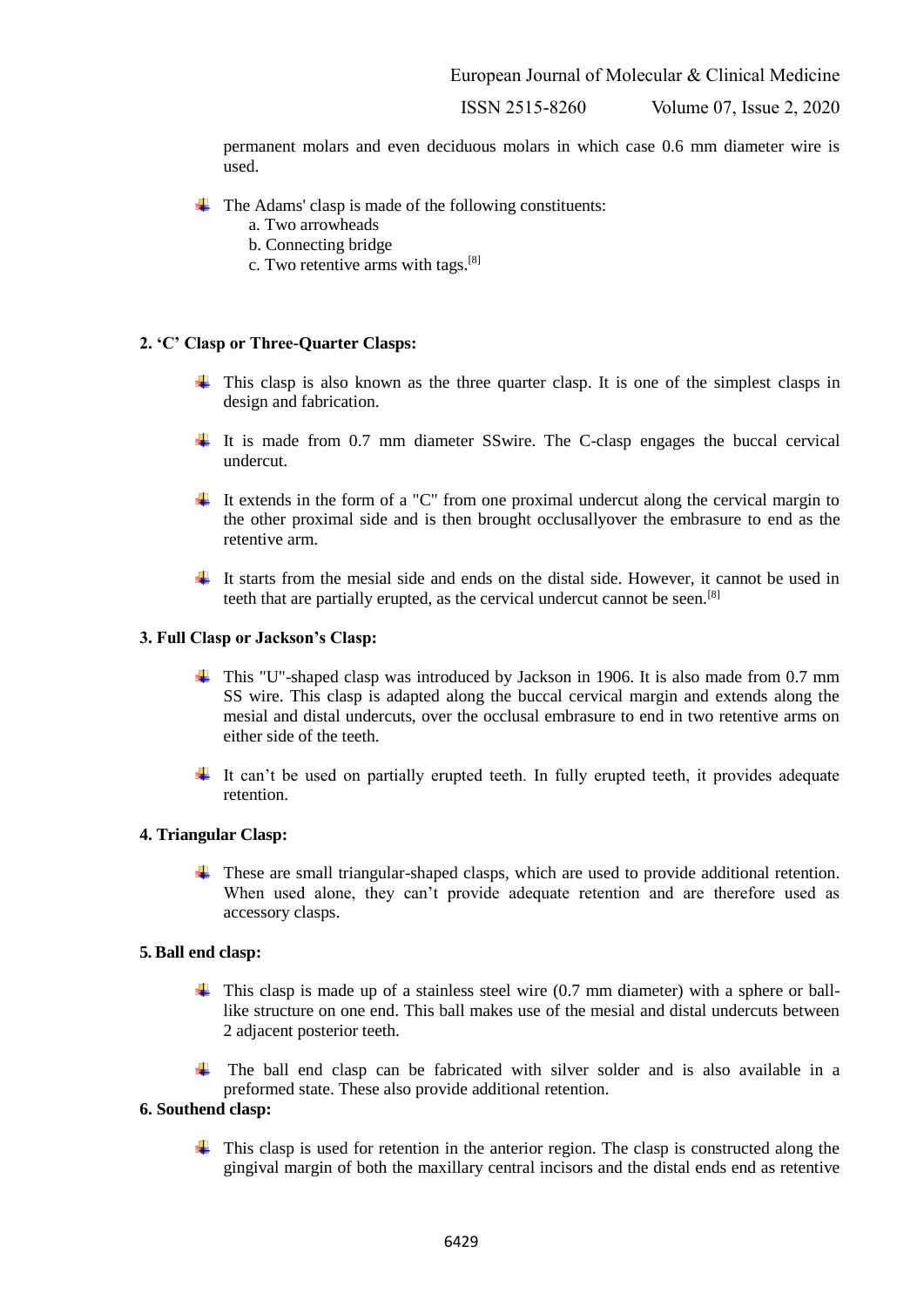European Journal of Molecular & Clinical Medicine

ISSN 2515-8260 Volume 07, Issue 2, 2020

areas on the palatal side. This clasp can be used when upper incisors aren't proclined and there's a limited undercut.

In case of proclined incisors, the clasp is flexed unnecessarily during placement and removal of the appliance and can fracture frequently.

#### **7. Schwarz Clasp:**

 $\pm$  This clasp is made up of a number of arrowheads which make use of the proximal undercuts between the molars and between premolars and molars. Therefore, it is also called the **arrowhead clasp**. [9]

#### **8. Crozat clasp:**

- It looks like Jackson's clasp, which has a piece of wire, soldered at the base. This wire engages the mesial and distal proximal undercut.
- $\ddot{\text{I}}$  The advantage is that the clasp offers better retention than the full clasp.<sup>[10]</sup>

#### **9. Delta clasp:**

- $\downarrow$  Designed by William J.Clark.
- $\frac{1}{\sqrt{2}}$  Similar to Adam's clasp.
- $\ddot{\bullet}$  Used in twin block appliance.

#### **MODE OF ACTION OF CLASPS:**

- i. Clasps engage onto the undercuts (constricted areas on the teeth).
- ii. Two types of undercuts:
	- a. Buccal / lingual cervical undercuts.
	- b. Mesial / distal proximal undercuts.<sup>[9]</sup>

Clasps act by engaging constricted areas of the

- $\checkmark$  Teeth, called undercut. There are two types of
- $\checkmark$  Undercuts found in natural dentition.
- $\checkmark$  1.Buccal and Lingual cervical undercuts
- $\checkmark$  2. Mesial and Distal proximal undercuts
- $\checkmark$  The mesial and distal undercuts of the teeth
	- [2]
- $\checkmark$  begin below the contact points. These
- $\checkmark$  undercuts are accessible very soon after a tooth
- $\checkmark$  Has erupted. The buccal and lingual undercuts
- $\checkmark$  are much less extensive and are not accessible
- $\checkmark$  Until the teeth are fully erupted. Thus, a clasp
- $\checkmark$  that makes use of mesial and distal undercuts
- $\checkmark$  is more useful and more efficient than a clasp